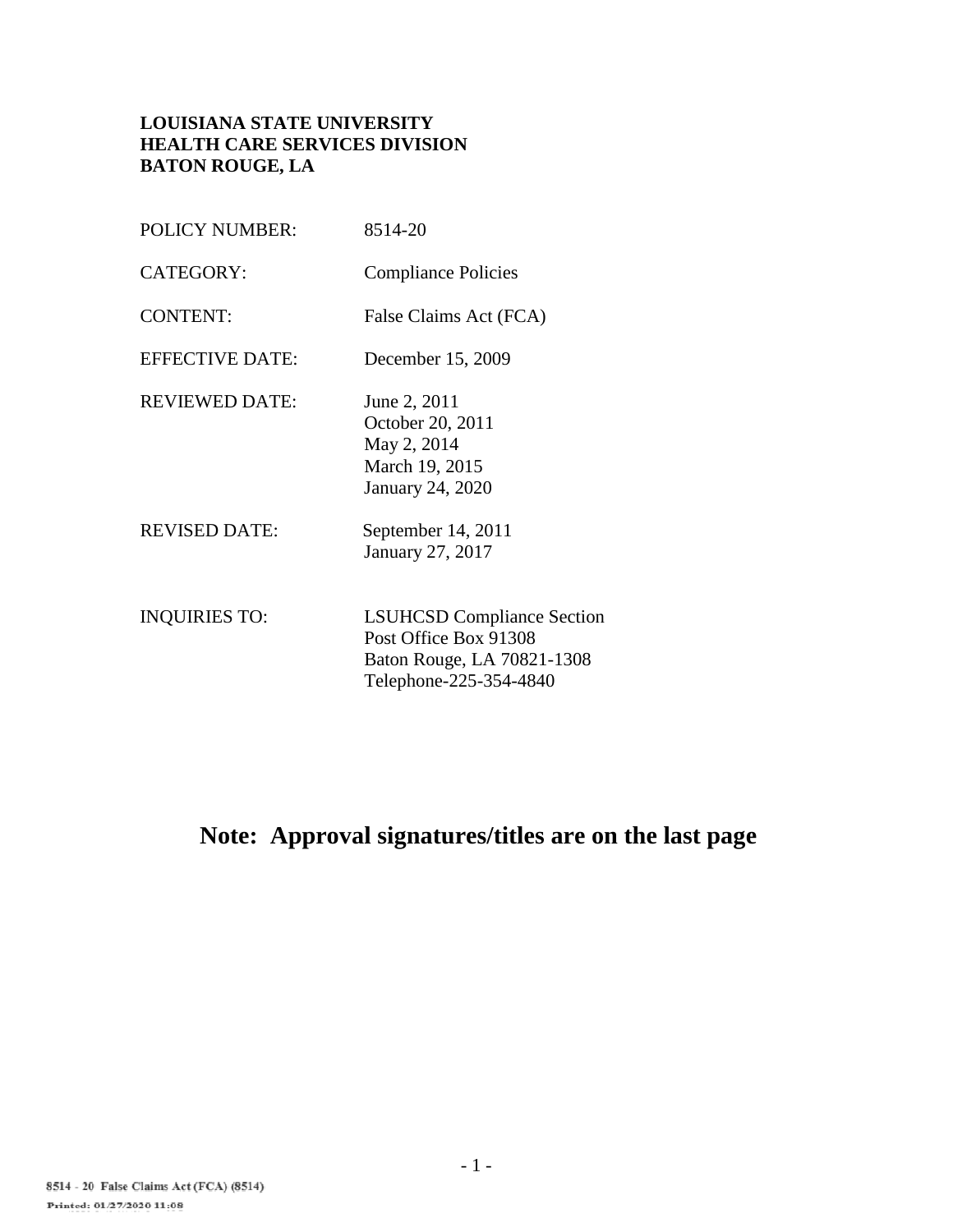#### **Louisiana State University Health Care Services Division False Claims Act (FCA) Policy**

## **PURPOSE:**

The purpose of this policy is to comply with the Deficit Reduction Act of 2005 and the Federal False Claims Act. This policy will assist Louisiana State University Health Care Services Division (LSU HCSD) employees, medical staff, vendors, and Business Associates (personnel) to understand the provisions of the federal and state laws regarding submitting a false claim for reimbursement and all the associated implications, as well as to inform all personnel of their right to report violations of federal and state law.

## **SCOPE**

This policy applies to all LSU HCSD facilities and personnel, its agents and contractors.

#### **IMPLEMENTATION**

This policy and any subsequent revisions to this policy shall become effective upon the approval date and signature of the Chief Executive Officer of LSU HCSD.

#### **POLICY/PROCEDURE**:

It is the policy of LSU HCSD to submit only claims that are complete and accurate in all respects, thus avoiding the submission of false claims. Detailed information regarding both state and federal false claims laws is provided in Attachment I to this policy. It is important that all personnel understand the provisions of these laws, and how to avoid submitting false claims.

The government defines (in part) a false claim as knowingly making, using or causing to be made or used a false statement or record to get a claim paid or approved. This includes everything from documenting false items in the medical record, to not coding appropriately or using the wrong revenue code. There are numerous different data elements that are included when submitting a bill and all must be accurate.

All personnel should be aware that not knowing the law is not an excuse for a violation. The regulations place an obligation on LSU HCSD personnel to know and understand the rules regarding submission of claims. The government publishes this information in many forms and all personnel must understand the rules and regulations before submitting a claim for reimbursement.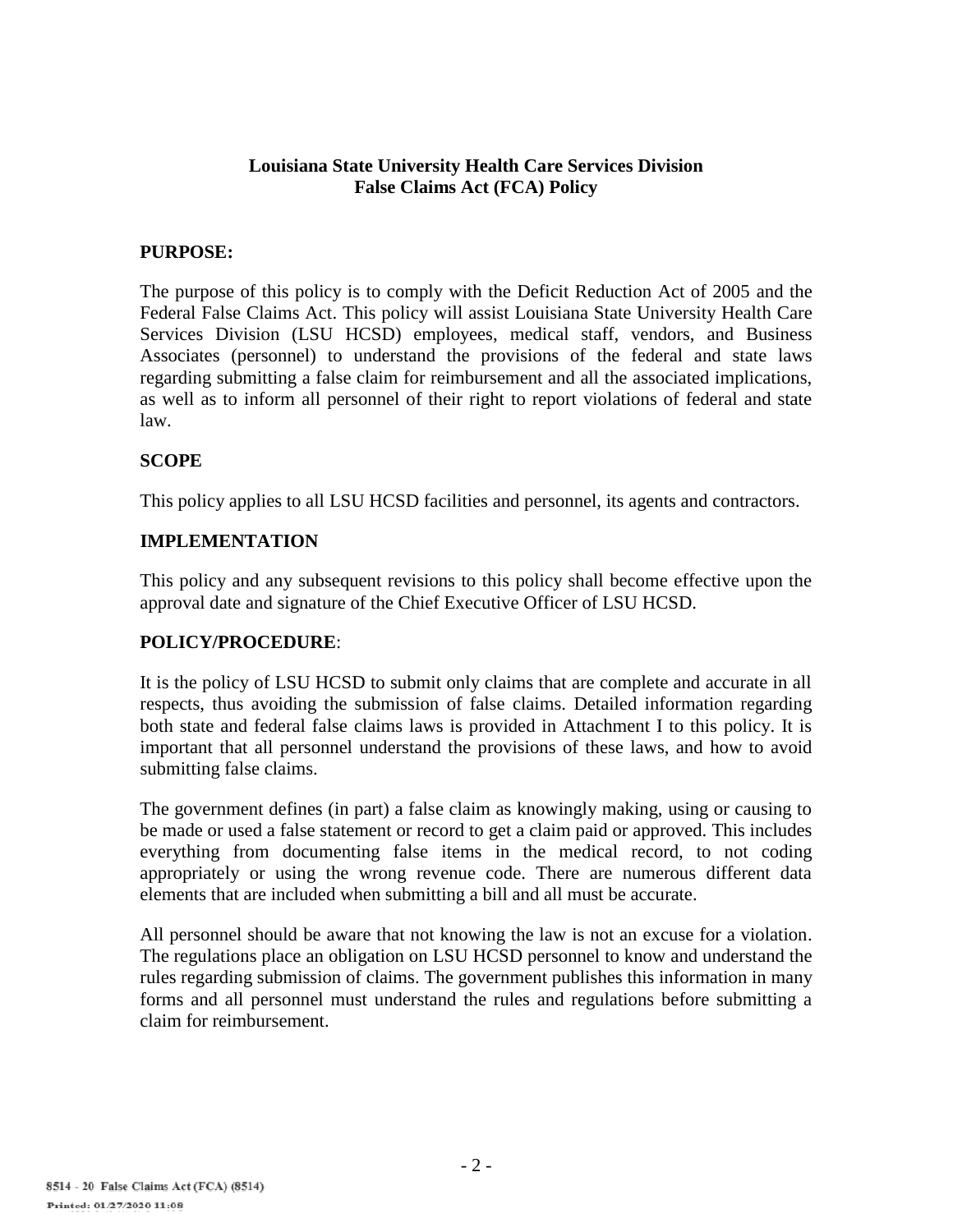# **FEDERAL FALSE CLAIMS ACT (31 USCS §3729-3733)**

Violation of the false claim statutes can subject our facilities to fines between \$11,181 and \$22,363 plus three times the actual damages for each occurrence. LSU HCSD has in place internal and external audits and subscribes to many publications to help detect and prevent any problems with claims. These fines can be eliminated by finding our own errors, notifying Medicare and cooperating in correcting the matter. The statutes require us to respond to investigators as they investigate potential wrongdoing. [Refer to LSU HCSD's Policy 8501 - Code of Conduct, Policy 4528 - Investigations, and any other policies that apply].

LSU HCSD personnel should also be aware that they may notify the government themselves if they believe the hospital does not respond appropriately when given notification of a potential violation. LSU HCSD is prohibited from taking any adverse actions whatsoever against the employee or clinician should said person notify the government directly. [Refer to the Code of Conduct and 8505 Whistleblower & Non-Retaliation policy].

# **ADMINISTRATIVE REMEDIES (31 USCS §3801 et seq.)**

Any person who makes, presents, or submits, or causes to be made, presented, or submitted, a claim or written statement that the person knows or has reason to know is false, fictitious, or fraudulent due to an assertion or omission or is for payment for the provision of property or services which the person has not provided as claimed:

- 1. Shall be subject to a civil penalty of not more than \$5,000 for each such claim and an assessment, in lieu of damages sustained by the United States because of such claim, of not more than twice the amount of such claim.
- 2. An authority can take administrative or contractual action to suspend or debar any person from entering into contacts with the Federal Government.

# **CONSEQUENCES**

All personnel responsible for any part of a claim submission shall be familiar with this policy and the information in Attachment I. Anyone found to be in violation of this policy will be subject to disciplinary action, up to and including termination of employment or services.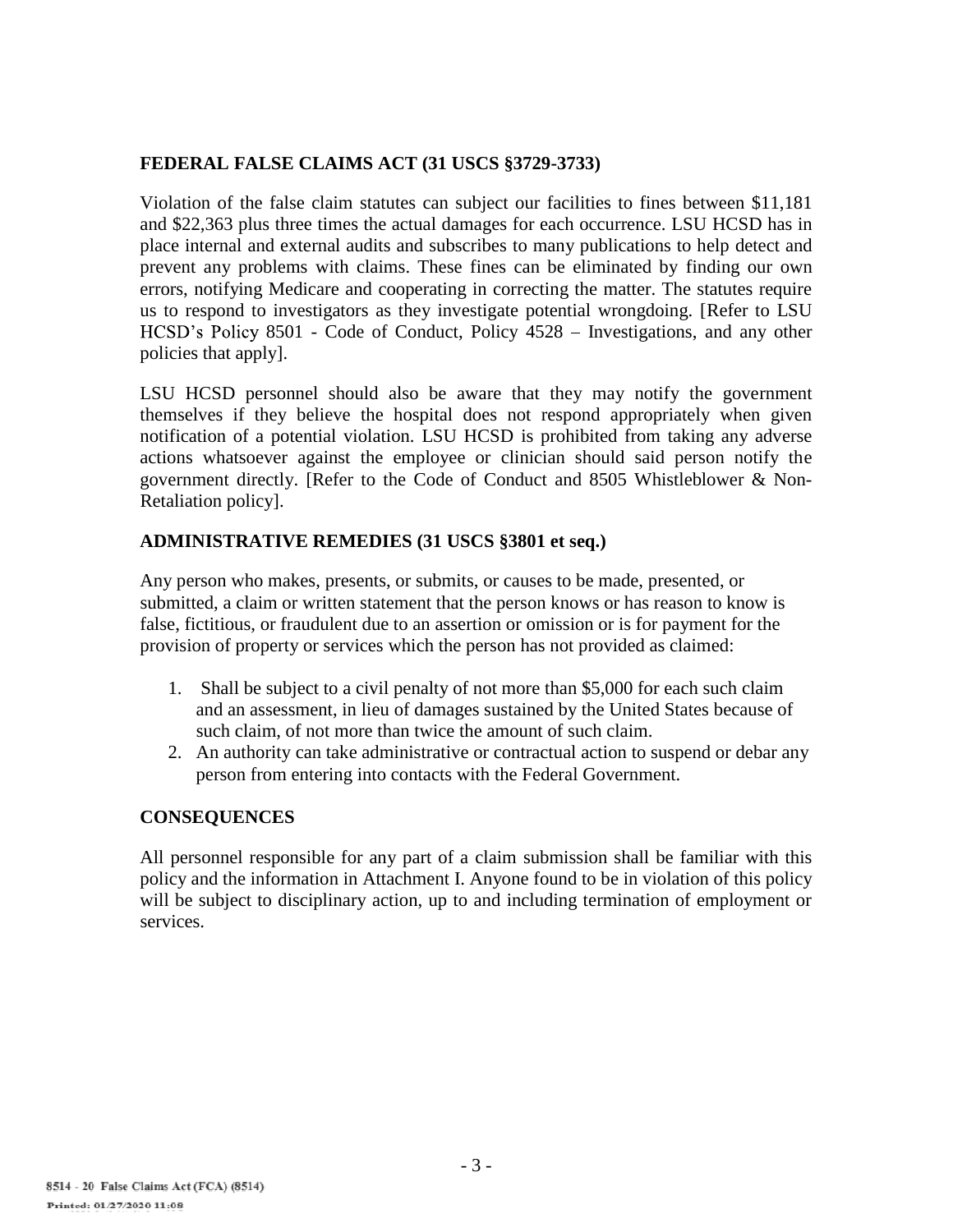## **ATTACHMENT I**

#### **INFORMATION REGARDING FEDERAL AND STATE FALSE CLAIM LAWS**

With the high stakes involved in False Claim Act lawsuits and/or regulatory actions, health care providers cannot afford to leave billing and coding compliance up to chance. Health care billing and coding compliance refers to LSU HCSD's ability to operate within the rules, regulations and policies set by the government, insurance programs and fiscal intermediary (a commercial insurer contracted by the Department of Health and Human Services for the purpose of processing and administering Medicare claims).

Many employees are directly involved in development of a claim, including admissions, nursing, coding and billing; however, it is important that all employees and clinicians have a basic understanding of the state and federal False Claims Acts.

Health care providers that do not comply with certain government rules and regulations face harsh penalties that could result in their exclusion from government-sponsored programs (i.e. Medicare and Medicaid). Health care providers suspected of fraud or abuse must deal with government audits and reviews. These investigations can result in costly civil monetary settlements.

**What is the False Claims Act or FCA?** The government relies mostly on the FCA to prosecute billing fraud. The FCA imposes civil liability on hospitals (and individuals) that make or cause false or fraudulent claims to the government for payment. Anyone who violates the FCA is liable to the U.S. government for a civil penalty between \$5,500 and \$11,000 for each claim, plus three times the amount of the damages that the government sustains. In addition, the government can exclude violators from participating in Medicare, Medicaid and other government programs.

**Who is liable under the FCA?** The government can use the FCA against both individuals and organizations that commit billing fraud.

The FCA applies to any person who does the following:

- (1) Knowingly presents the government with a false claim for payment or approval.
- (2) Knowingly makes a false statement to get a fraudulent claim paid by the government.
- (3) Conspires to defraud the government by getting a false or fraudulent claim paid.
- (4) Knowingly makes a false record or statement to conceal, avoid, or decrease an obligation to pay the government.
- (5) Causes a false claim to be submitted.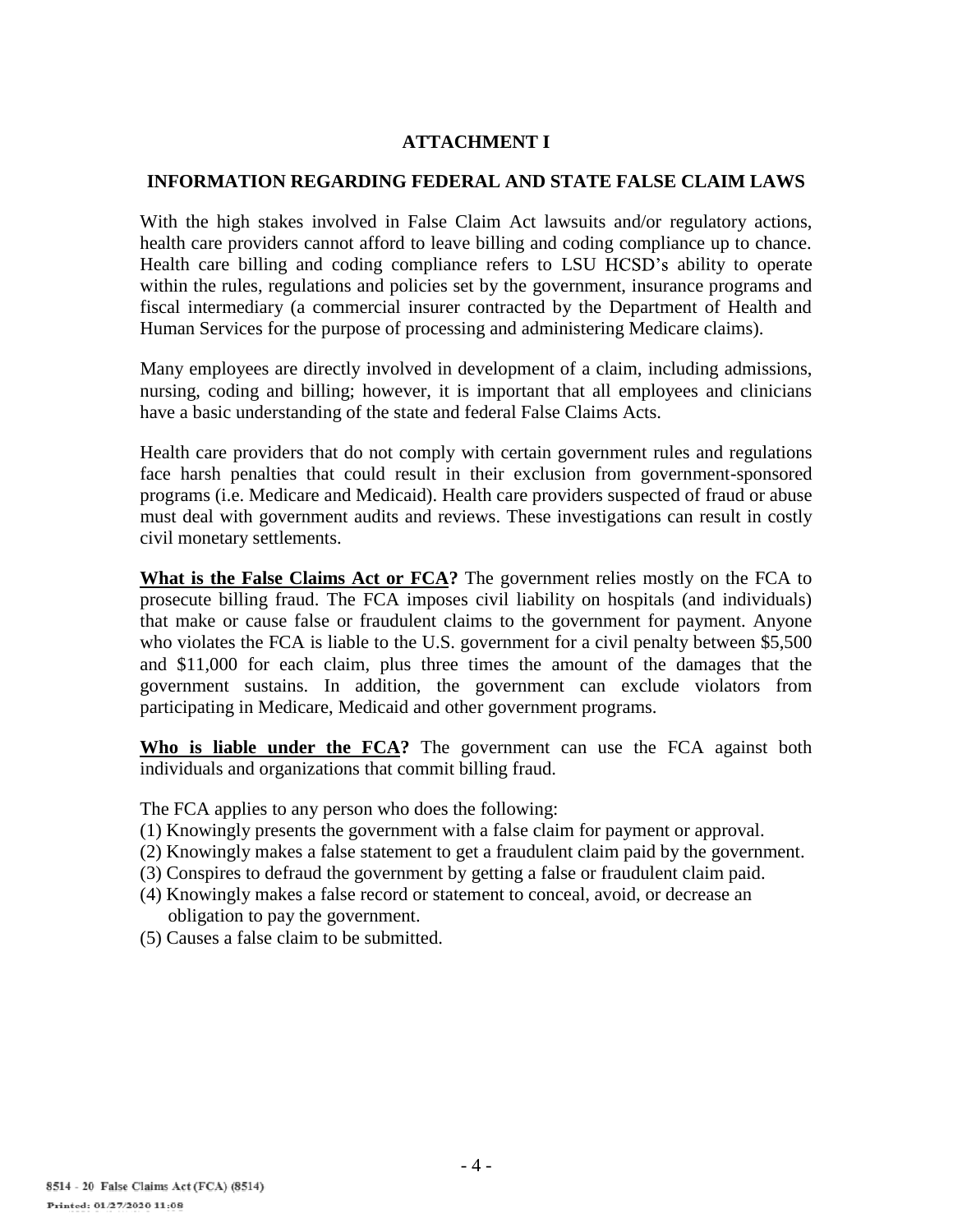Simply put.....

- A hospital submits a claim for payment to the government
- The claim is false
- The submitter knew it was false
- The government relied on the information and as a result there was harm to the government.
- The key element is the fact that the submitter knew it was false!

Examples of False Claims....

- billing of items or services that were never rendered by the health care provider
- billing for services that are medically unnecessary
- upcoding (practice of billing for Medicare/Medicaid using a billing code providing a higher payment rate than the billing code intended to be used for the service or item furnished to the patient)
- billing separately for services that should be bundled
- billing separately for outpatient services that were provided within 72 hours after an inpatient stay to Medicare for acute care hospitals; or 24 hours before or after an inpatient stay to Medicaid<br>• billing for a discharge in lieu of a transfer
- 

Important to remember.........NEVER submit a false claim to the government. If you know of someone who has submitted a false claim, report it immediately to your supervisor, if appropriate, and/or your Compliance Officer.

**What are qui tams?** The FCA includes an important provision that allows private citizens to initiate a lawsuit on behalf of the federal government and request the government to join in the suit. In return, that citizen may share a percentage of any recovery or settlements. This type of lawsuit is known as a qui tam and the individual who reports evidence of the crime is a "whistleblower". The purpose of this qui tam provision is to give an incentive for whistleblowers to come forward to help the government discover and prosecute fraudulent claims by awarding them a percentage of the recovery.

First, to prevail under a lawsuit, the whistle-blower (or relator) must be the "original source" of the information reported to the federal government. Specifically, the whistlemust have direct and independent knowledge of the false claims activities and voluntarily provide this information to the government. If the matter disclosed is already the subject of a federal investigation, or if the health care provider or supplier has previously disclosed the problem to a federal agency, the whistle-blower may be barred from obtaining a recovery under the FCA.

# **Whistleblower Protection Federal Law**

- The Federal False Claim Act protects employees who are discharged, demoted, suspended, harassed or in any manner discriminated against by their employer because
- of their participation or assistance (e.g., testimony, initiation of investigation) in a false claim action.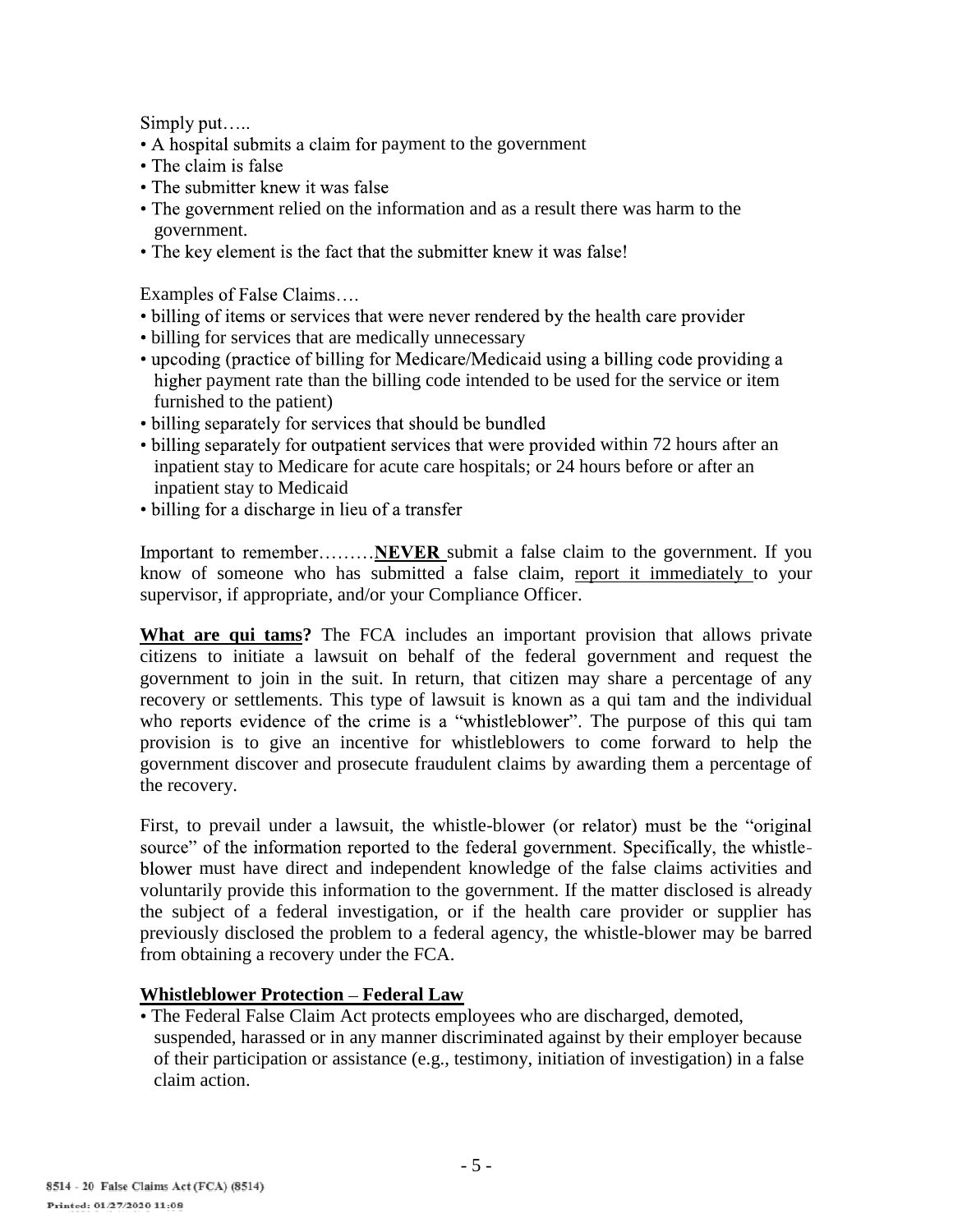• The Act entitles employees to relief to "make them whole", including reinstatement with the same seniority status they would have had but for the discrimination, twice the back pay, interest on back pay, and compensation for any special damages sustained as a result of the discrimination including litigation costs and reasonable attorneys' fees.

#### **Louisiana False Claims Act (Act No. 1373)**

Louisiana has its own FCA. The following are the general elements of the Act.

- The Louisiana False Claims Act states, a "false or fraudulent claim" means a claim which the healthcare provider or his billing agent submits knowing the claim to be false fictitious, untrue, or misleading in regard to any material information. "False or fraudulent claim" shall include a claim which is part of a pattern of incorrect submissions in regard to material information or which is otherwise part of a pattern in violation of applicable federal or state law or rule.
- No person shall solicit, receive, offer or pay any remuneration, including but not limited to kickbacks, bribes, rebates or bed hold payments, directly or indirectly, overtly or covertly, in cash or in kind, for the following:
	- for referrals to a healthcare provider or to another person for the referral to a healthcare provider,
	- for furnishing or arranging to furnish any good, supply or service for which payment may be made,
	- For purchasing leasing or ordering, or for arranging for or recommending purchasing, leasing or ordering, any good, supply or service or facility for which payment may be made,
	- To a recipient of goods, services or supplies, or his representative,
	- To obtain a recipient list, number, name or any other identifying information
	- Safe harbor exceptions are also in place for the above.

#### **State Whistleblower (Qui Tam) Protection**

- No employer of a whistleblower shall discharge, demote, suspend, threaten, harass or discriminate against a whistleblower at any time arising out of the fact that the whistleblower brought action, unless the court finds that the whistleblower has instituted or proceeded with an action that is frivolous, vexatious or harassing.
- A person who is or was a public employee or public official or a person who is or was acting on behalf of the state shall not bring a Qui Tam action:
	- if the person has or had a duty or obligation to report, investigate or pursue allegations of wrongdoing or misconduct by the health care providers,
	- or if the person has or had access to records of the state through the normal course and scope of his employment relative to activities of health care providers.
- Refer to HCSD Policy 8505 Whistleblower/Non-Retaliation.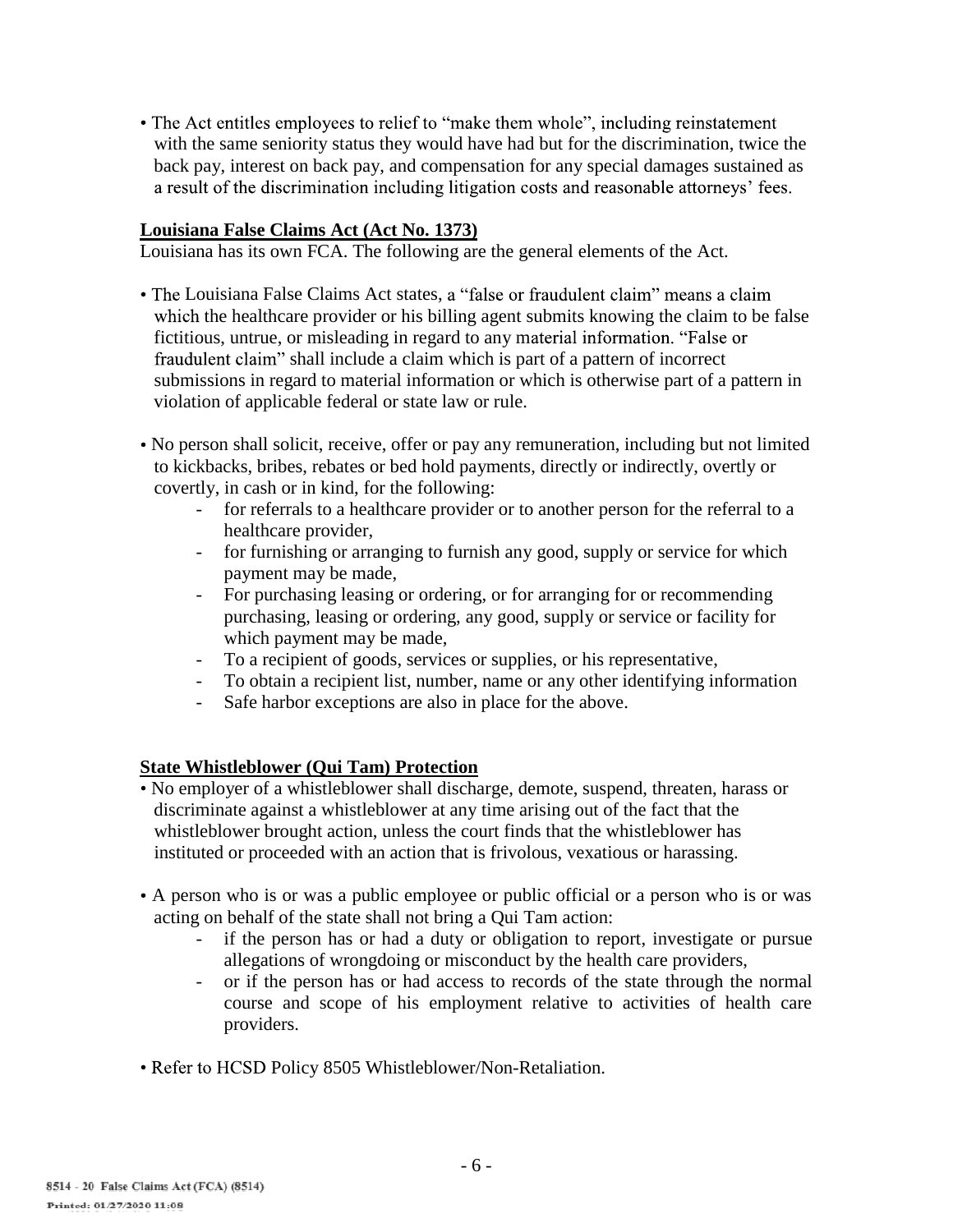## **Louisiana State False Claims Penalties (Act No. 1373, Subpart B, s438.6)**

Penalties for violating the State False Claims Act include

- Payment of actual damages;
- A civil fine not to exceed \$10,000 per violation; OR
- A civil fine not to exceed three times the value of the illegal remuneration, whichever is greater.
- Payment of interest on the mandatory civil fine imposed.